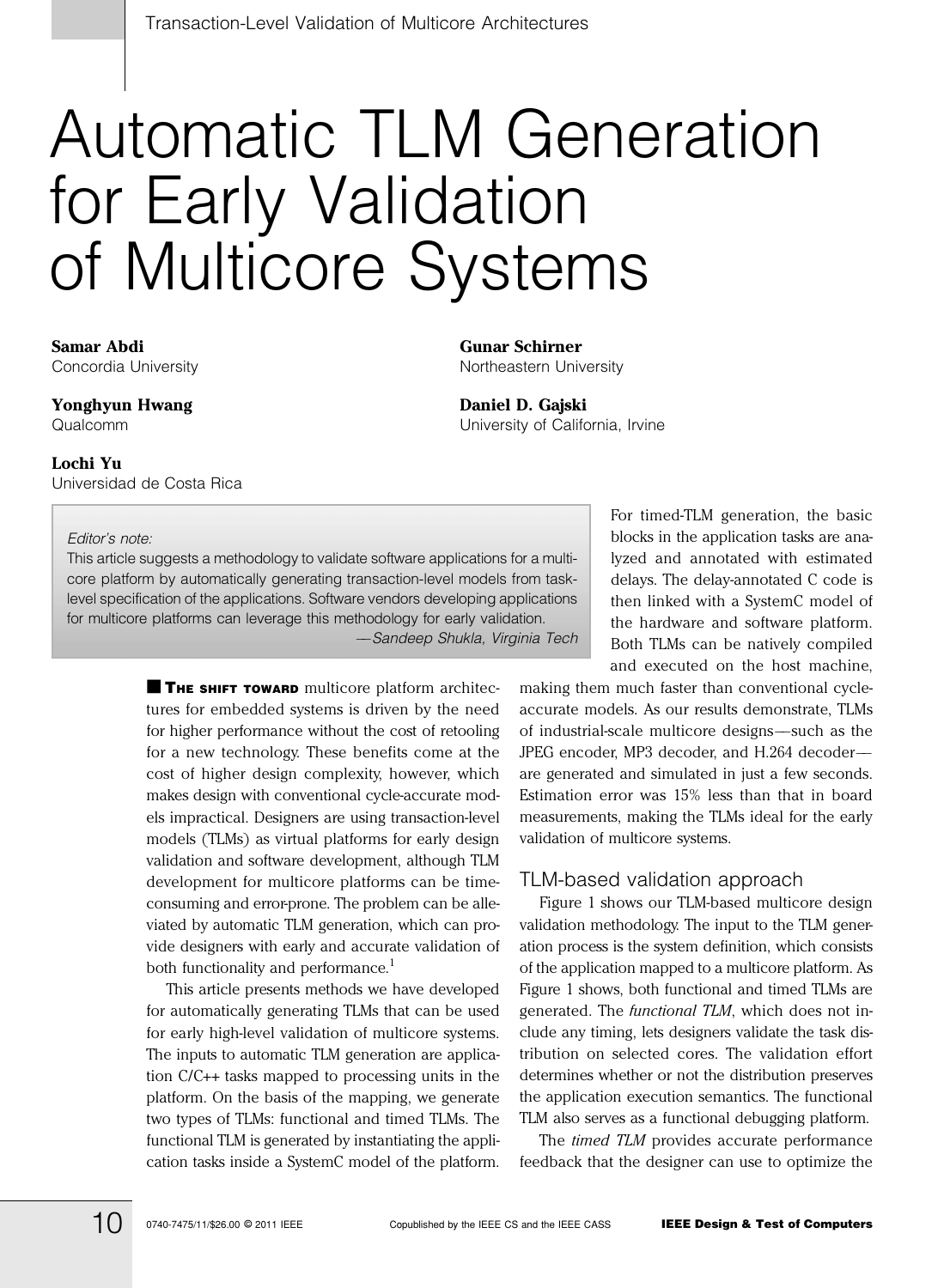application, platform, or the mapping. The goals of automatic TLM generation are to speed up the generation and simulation loop, as well as to accurately estimate multicore design performance for an early and reliable design space exploration. The scientific challenges are to define TLM semantics and automatic TLM generation methods in order to meet these goals.

Multicore design validation approaches can be evaluated on the basis of speed, accuracy, abstraction level, and retarget-

ability. In their research, $2$  Russell and Jacome proposed a static estimation based on a designerspecified evaluation scenario. However, the estimation is not specific to input data and is not applicable to custom-hardware processing elements (PEs). Software performance estimation techniques claim to provide estimation at the transaction level, but they do not consider the processor data path structure.<sup>3,4</sup> Unlike the aforementioned techniques, Lee and Park's method can take the data path structure into account,<sup>5</sup> but the generated models are slow. Fast system models using binary translation compromise on accuracy and retargetability<sup>6</sup> (also see http:// www.vastsystems.com/solutions-architecture-systems. html).

# Multicore system definition

The key elements defining a multicore system are the application model, the platform definition, and the mapping.

#### Application model

The application model is a platform-independent specification of the system's functionality. This model consists of concurrent tasks (P1 to P4 in Figure 2), communicating with one another using shared variables  $(v_1)$  and channels (C1 to C4). Tasks are symbolic representations of functions specified in C or C++. The C or C++ code for the tasks must be free of any platform-specific services to enable true orthogonality of the application and platform. The shared variables and channels are symbolic representations of the communication between concurrent tasks. The application model uses



Figure 1. A transaction-level model (TLM)-based multicore design flow starting from a mapping of the application model to the multicore platform.



Figure 2. Multicore system specification as an overlay of the application model on the platform. The model consists of concurrent tasks (P1 to P4), communicating with one another using shared variables  $(v_1)$  and channels (C1 to C4). Tasks are symbolic representations of functions specified in C or C++.

three channel types with distinct communication semantics:

- rendezvous synchronization (C1),
- blocking FIFO (C2), and
- nonblocking access to shared variables (C3 and C4).

All channels are point-to-point connected and lossless.

These modeling constructs enable development of a wide variety of application specifications. The application models can be modified independently of the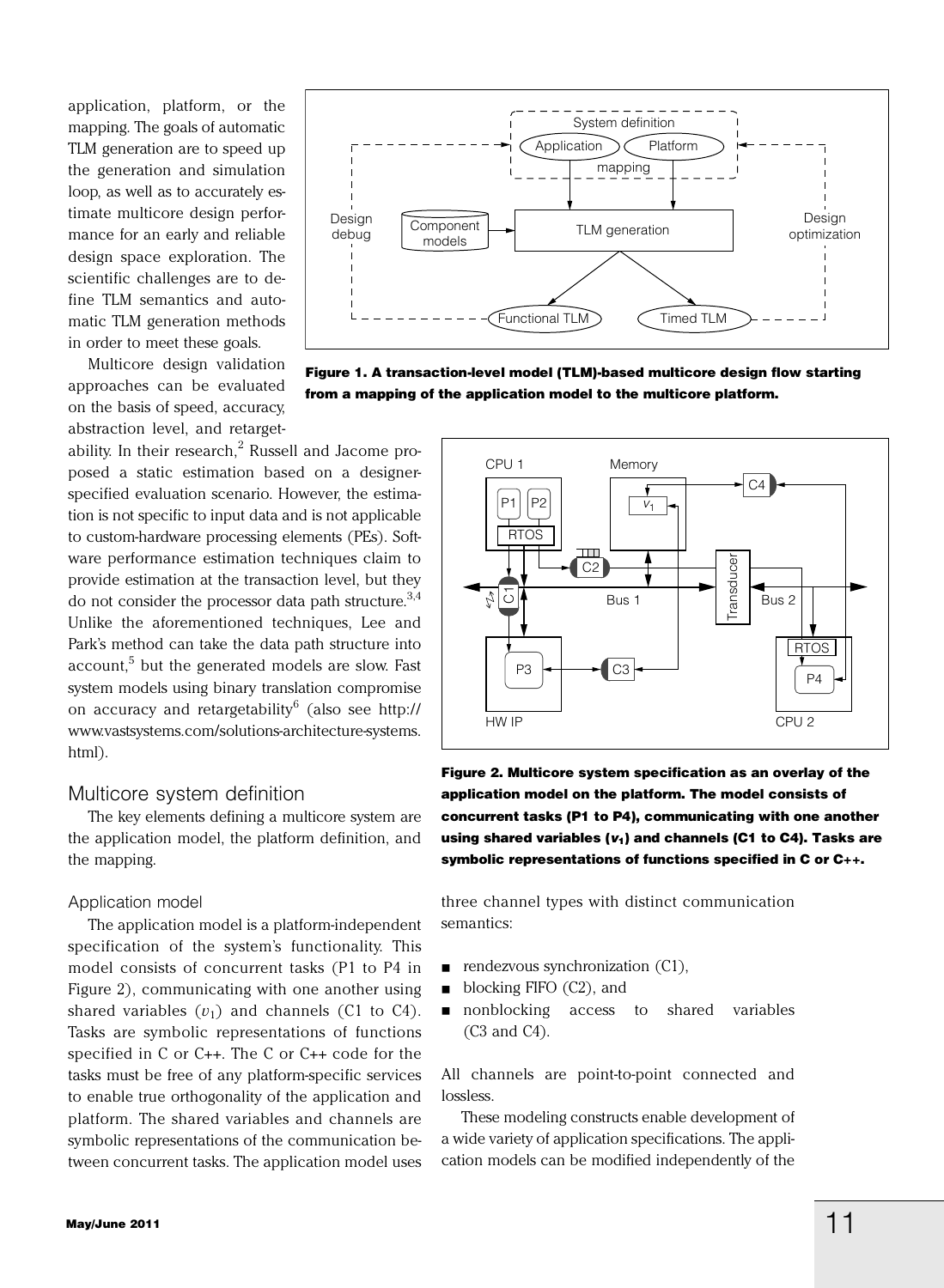hardware or software platform, in accordance with our platform-based design methodology. However, such independence also requires the task code to be completely free of any direct manipulation of physical addresses. For instance, task code cannot directly modify memory-mapped registers in hardware peripherals, because it would dictate a mapping to PEs and addresses. By using shared variables and channels instead, this register concept can be modeled through the shared variables, which will eventually be mapped to hardware PEs. The task code then manipulates the variables using the channels connected to those variables.

#### Platform and mapping

Figure 2 shows a typical multicore platform consisting of PEs, such as CPU cores (CPU 1 and CPU 2), custom-hardware components (HW), and IP blocks (IP). Shared memories may be instantiated as standalone components (memory), or they can be instantiated inside PEs. The communication architecture of the platform consists of two buses (bus 1 and bus 2) connected by a transducer component. Buses are generic elements that can represent a shared bus, point-to-point connection, or network links.

Transducers can create routes between PEs that are not directly connected with a bus. For example, in Figure 2, the route from CPU 1 to CPU 2 can be defined as Bus  $1 \rightarrow$  Transducer  $\rightarrow$  Bus 2. The software platform is defined by a real-time operating system (RTOS) instantiation inside the CPU cores. The platform elements are instantiated from a library that contains data models of the available hardware and software components. The data models are used to check the validity of the platform composition-for instance, the compatibility of the core to the protocol of the connected bus—and for generating the executable TLMs.

The problem of mapping the application to the platform has been widely studied and is related to the TLM generation problem. Indeed, automatic TLM generation provides early and accurate feedback for making reliable mapping decisions.

Figure 2 shows a possible mapping as an overlay of the application model on the platform. This mapping assigns application tasks to CPU or hardware cores, channels to buses or routes, and shared variables to shared memories. Multiple concurrent tasks may be mapped only to CPUs that host an RTOS. On each bus, a unique address space is allocated for each channel mapped to the bus. We do not explicitly model the program or data accesses in our hostcompiled TLMs; therefore, the task address space is not specified. The mapping must also be complete: that is, all the application objects must be mapped.

# Functional TLM

Figure 3 shows the semantic structure of the functional TLM's elements. We define the functional-TLM semantics using System $C<sup>7</sup>$  Application tasks are modeled by sc\_thread wrappers around the task functions. PEs are modeled as instantiations of sc\_modules that wrap application tasks, a model of the interprocess communication (IPC) part of the RTOS, and a hardware abstraction layer (HAL). Buses are modeled as sc\_channels with well-defined methods for synchronization, arbitration, and memory access. Shared memories are modeled as sc\_modules containing a memory buffer and a bus interface thread. Multiple buses can be connected to each other using transducer sc\_modules that contain a buffer for holding the communicated data, corresponding to each application-level channel, and an sc\_thread for interfacing to the buses and controlling buffer access.

In the untimed functional TLM, only the IPC part of the RTOS is modeled: it's modeled as a channel that wraps all local application-level channels between tasks mapped to the CPU. The dynamic scheduling of tasks is then handled by the SystemC kernel. The HAL is modeled as an sc\_channel that implements the abstract communication methods for the application-level channels atop the platform-specific bus channels. Therefore, the communication interface remains unchanged for the application tasks.

#### Functional-TLM generation

Once the TLM semantics are defined, we generate models of the application tasks, PEs, RTOS, and shared-memory. The generation of the bus, transducer, and HAL models, however, requires several additional steps.

Bus and transducer model generation. For each bus in the platform, a unique bus channel implementation in SystemC is generated according to a welldefined template.<sup>8</sup> The high-level bus channel provides methods for blocking transactions (send/ receive) between two PEs and nonblocking memory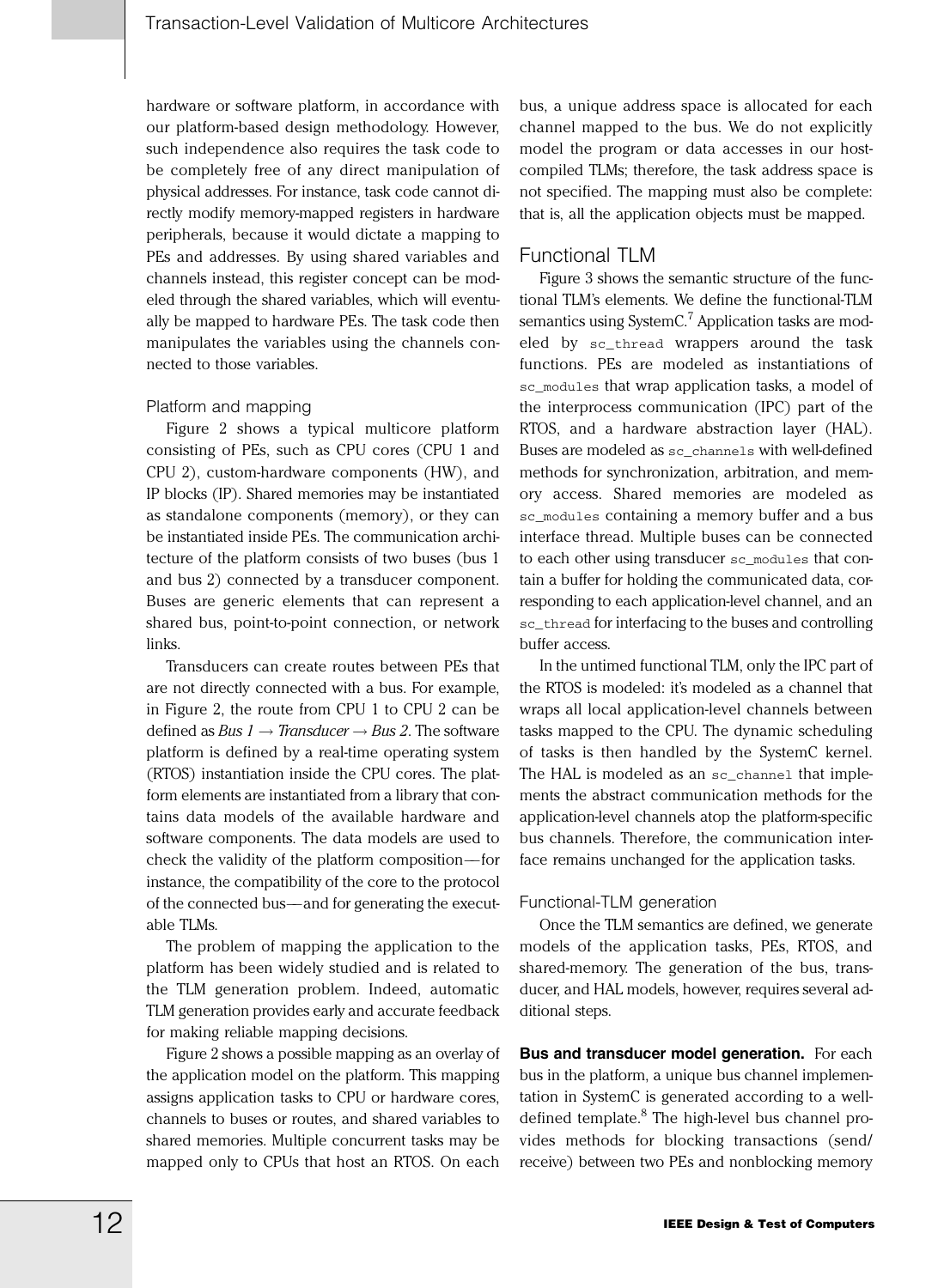

Figure 3. Semantic structure of a functional TLM. (HAL: hardware abstraction layer; IPC: interprocess communication; P: concurrent task.)

access (read/write) from PEs. Shared-memory modules expose their local buffers by calling the memory service function provided by the bus channel.

The memory access methods are generated as follows. For a shared bus, arbitration is modeled via an sc\_mutex channel within the bus channel. A bus-accessing task on the master PE acquires the mutex and sets an address variable in the bus channel. The task then notifies all slaves with an address-set event  $e_{\text{addr}}$  The memory service method, sensitive to this event, wakes up and loads or stores the data addressed by the address variable into or from the bus data pointer for a read/write operation.

Blocking transaction methods are built on memory access methods by adding a synchronization step. Synchronization is modeled using a flagand-event pair for each blocking application channel mapped to the bus. Synchronization semantics require that the task on the slave PE indicate its readiness by setting the synchronization flag and notifying the synchronization event. When the task on the master side enters the transaction and the flag is not set, the task waits for the event and subsequently resets the flag.

The aforementioned functional-TLM semantics ensure that tasks are synchronized before the transfer is initiated.

A transducer module translates between two or more protocol-incompatible buses. A transducer model consists of a controller task for each bus interface and FIFO buffers—one buffer for each channel routed over this transducer. Each controller task waits for a data request on its own bus and forwards any incoming request to the corresponding FIFO buffer for transmission. The controller tasks behave like any other application task for the purposes of synchronization, arbitration, and data transfer on the bus channel.

HAL model generation. The bus channels and transducer modules are sufficient for providing an end-to-end communication service for any two tasks in the multicore system. However, the application channel methods must be implemented atop the bus channels and transducers in the TLM. Specifically, the HAL handles the routing and packetization of application channel data. The HAL is modeled using sc\_channels and is instantiated inside the PE modules.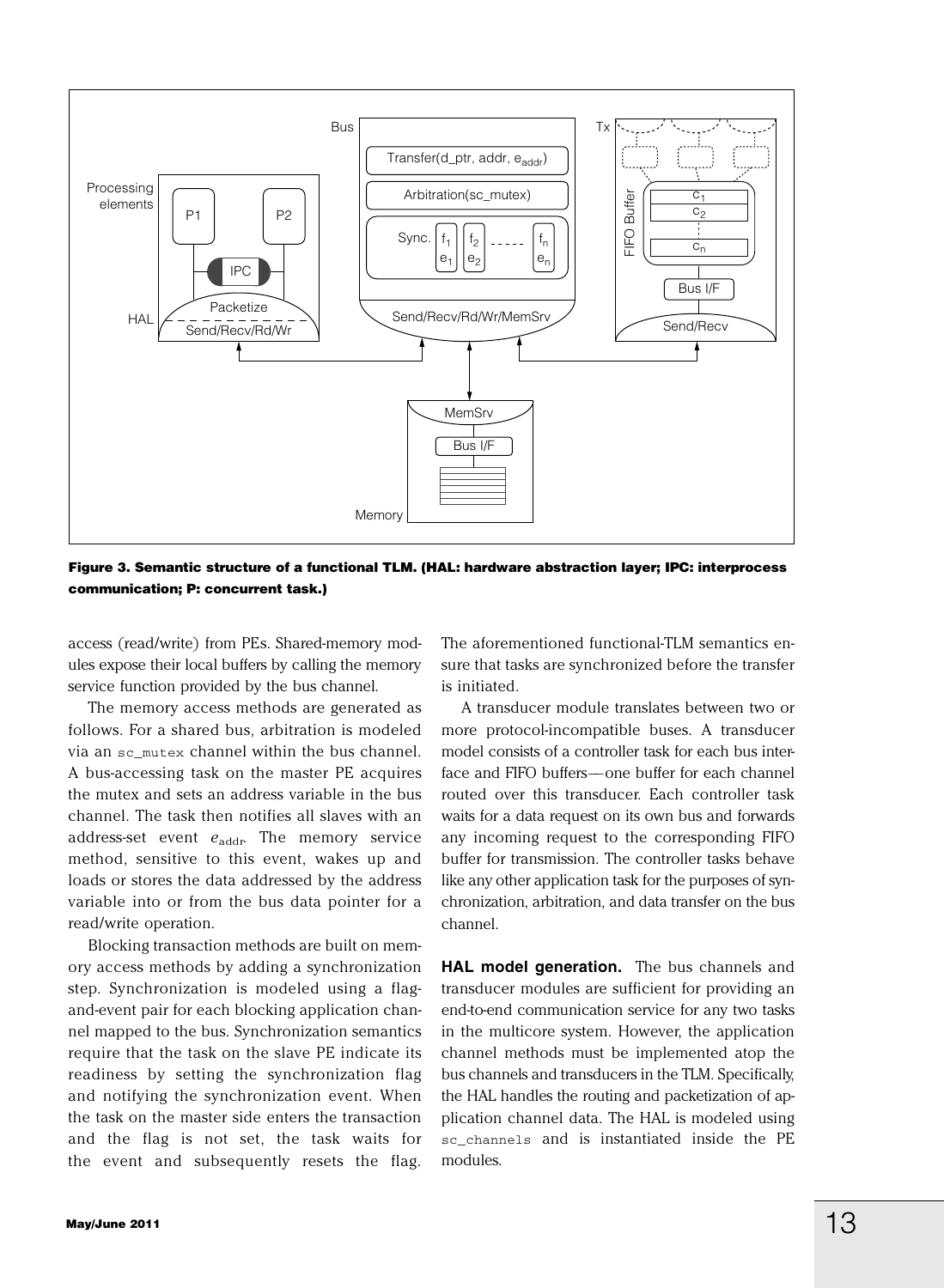|                 |              | <b>TLM</b> code |            |                   |  |
|-----------------|--------------|-----------------|------------|-------------------|--|
|                 |              | size (lines of  | Generation | <b>Simulation</b> |  |
| <b>Design</b>   | <b>Cores</b> | code)           | time (s)   | time (s)          |  |
| <b>JPEG</b>     | 2            | 897             | 3.23       | 0.010             |  |
|                 | 3            | 1,170           | 3.48       | 0.012             |  |
|                 | 4            | 1,443           | 3.98       | 0.015             |  |
|                 | 5            | 1,716           | 4.14       | 0.023             |  |
|                 | 6            | 1,989           | 4.26       | 0.029             |  |
| MP <sub>3</sub> | 2            | 2,894           | 6.60       | 0.03              |  |
|                 | 3            | 3,148           | 6.68       | 0.12              |  |
|                 | 5            | 3,653           | 7.42       | 0.55              |  |
| H.264           | 2            | 868             | 4.87       | 2.601             |  |
|                 | 3            | 994             | 5.39       | 3.261             |  |
|                 | 4            | 1,120           | 6.59       | 3.429             |  |
|                 | 6            | 1,408           | 7.55       | 3.605             |  |

For each application channel to be implemented in the HAL, we first identify the route to which the channel is mapped. If the route contains transducers, we assign the packet size to be the lowest buffer size allocated for the route among all the transducers. A loop is then generated inside that HAL to slice the application data into packets. Each packet is sent to the receiver PE or the first transducer, as the case may be, using the address of the channel on the first bus segment. For rendezvous channels, a separate acknowledgment packet is sent from the receiver to the sender to preserve the application execution semantics.

#### Functional-TLM results

Here, we present results we obtained for functional-TLM generation using three industrial benchmark applications: JPEG encoder, MP3 decoder, and H.264 decoder, as Table 1 shows. The reference C model sizes, in lines of code, were 2,000 for the JPEG encoder, 12,000 for the MP3 decoder, and 7,000 for the H.264 decoder. The JPEG encoder had six tasks that could be pipelined and therefore executed on as many as six cores. We used a Xilinx MicroBlaze soft-processor core as the software PE.

The MP3 decoder has two concurrent streams of decoding, with each stream having computationally intensive functions for discrete cosine transform (DCT) and inverse modified DCT (IMDCT). In the two-core MP3 design, we mapped the DCT function

from one stream to a custom-hardware core, with the rest executing on the MicroBlaze. In the threecore design, DCT and IMDCT functions from one stream were mapped to hardware cores. Finally, in the five-core design, DCT and IMDCT functions from both streams were mapped to hardware cores.

The H.264 is a dataflow model, similar to the JPEG, with six tasks, although with high computational complexity and larger inputs. Similar to the JPEG, the H.264 application could be mapped to as many as six MicroBlaze cores.

**TLM quality.** The functional TLM is primarily intended for early software development and debug. Therefore, it must compile and execute natively on the host machine at speeds similar to execution speed of the application's reference C model. We validated the TLM's functional correctness by comparing the TLM simulation results with the application reference code execution. The execution speeds of JPEG, MP3, and H.264 reference C models were 0.01 seconds, 0.01 seconds, and 2.534 seconds, respectively. Table 1 shows that the multicore TLMs' simulation speed was close to these numbers. Since the TLMs can be generated on the order of a few seconds, the modify-generate-execute cycle of design development was extremely fast, even for complex multicore platforms.

**Productivity gains.** The obvious advantage of automatic TLM generation is the savings in manual model development time. As Table 1 shows, the size of the SystemC TLMs (excluding the application C code) for multicore designs could be well over a thousand lines of code. This code may take several days, if not weeks, to develop and debug. With our automatic TLM generation, the code was generated in under a minute, and any modifications to the design were reflected in the TLM almost immediately. We conclude that this can lead to significant savings in multicore design and validation time.

# Timed TLM

The top-level structure of the timed TLM is similar to that of the functional TLM that Figure 3 shows. In the timed TLM, however, timing delays are annotated to the application tasks and the bus channel methods. The C or C++ code for the application tasks is cross-compiled for the low-level virtual machine (LLVM), which is an open-source compiler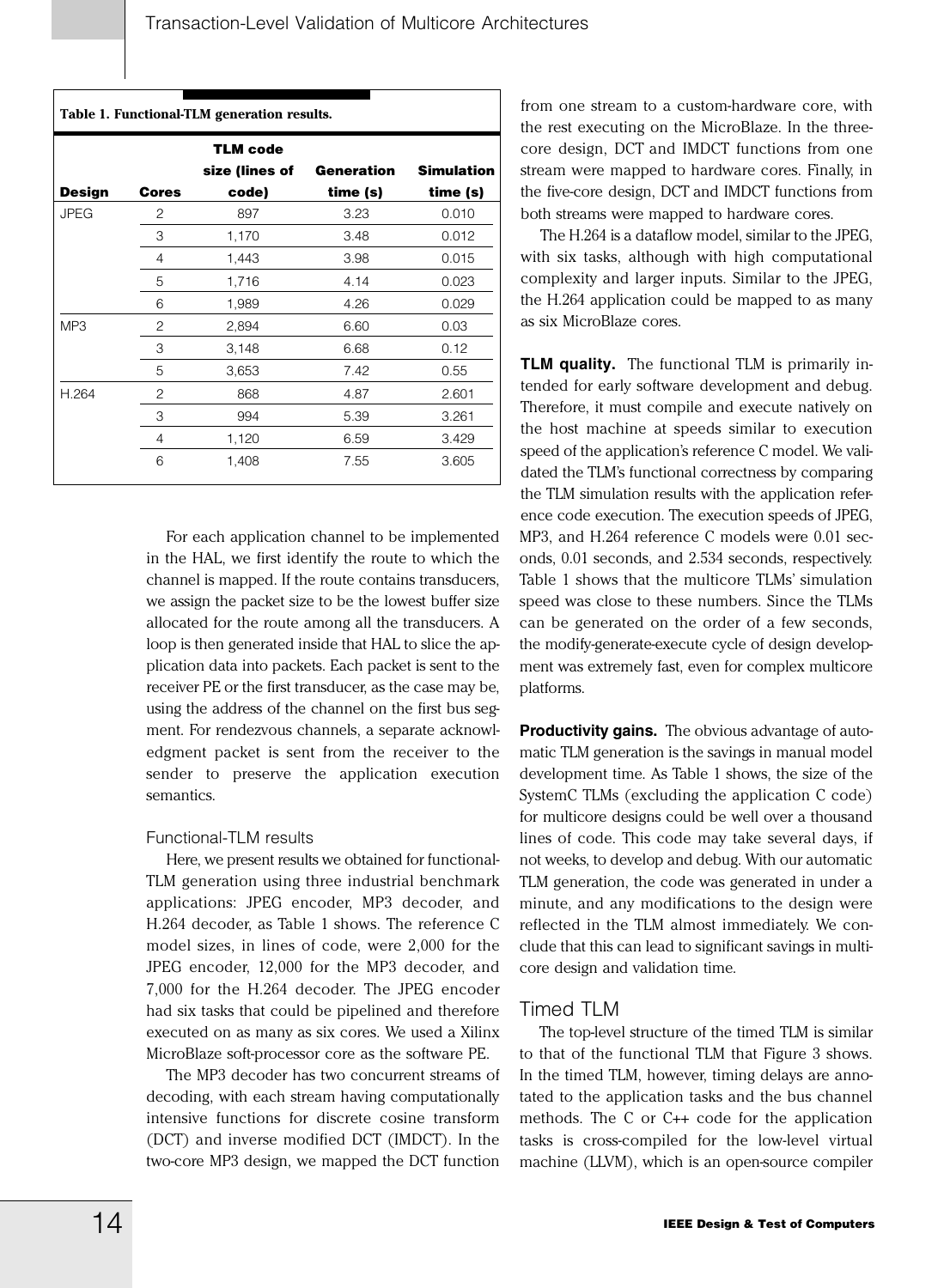infrastructure.<sup>9</sup> SystemC wait calls are added to the basic blocks of the LLVM assembly to incorporate the basic-block delays into the TLM. The timingannotated code is then disassembled and compiled for the host machine.<sup>10</sup> Consequently, the application tasks in the timed TLM could lose their internal structure, although the functionality stays the same. As such, our timed TLMs are well-suited for performance estimation but not for source-level debug.

#### Timed-TLM generation

During timed-TLM generation, the cycleapproximate execution delay of basic blocks in the application tasks is estimated. This computation estimation is made on the basis of the PE's data path, memory hierarchy, and branch prediction. Communication estimation is done using the bus protocol specification.

Platform data modeling. Our PE model is generic enough to model most embedded CPU cores and custom-hardware components. The PE data model contains

- the PE data path definition, including pipelining;
- stochastic hit rates of the caches and memory access delays; and
- the stochastic branch misprediction rate.

In the PE data path definition, we define a mapping from the LLVM instructions to the PE data path components. For example, in the MicroBlaze data model, the LLVM add instruction is mapped to three pipeline stages: instruction fetch (IF), instruction decode (ID), and execute (EX). In the EX stage, the function unit used is the arithmetic logic unit (ALU) and the execution mode is addition. Furthermore, the delays (in cycles) are defined for all modes of each data path unit.

Custom-hardware PEs can be modeled if the data path is known a priori. The basic-block dataflow graphs of the task implemented in hardware are scheduled statically for the given data path to determine the basic-block execution cycles. This approach allows our technique to be retargetable for both CPU and custom hardware PEs. However, a mapping from the LLVM instructions to the PE data path must exist.

In the stochastic-memory model, we define parameters instruction-cache miss rate (IMR) and data-cache miss rate (DMR) for all possible cache sizes and



Figure 4. The computation timing estimate consists of the operation delay obtained via pipeline scheduling and the memory or branching overheads obtained from the stochastic models. Timing estimates are annotated to the basic block. Instructions shown in the basic block are LLVM instructions. (EX: execute; ID: instruction decode; IF: instruction fetch; X: basic-block cycles; CT: cycle time.)

configurations allowed by the CPU. We also define the cache delay and main memory access delays (MMDs). The stochastic branch model of the PE stores the branch penalty (BP) and the *branch mispre*diction rate (BMR).

Basic-block delay calculation. We calculate the execution delay of basic blocks by adding the results of basic-block operation delay, memory access overhead, and branch misprediction overhead, as Figure 4 shows. The top half of Figure 4 shows the result of scheduling a given basic block on a pipelined PE core.

We make some basic assumptions for scheduling. The PEs are assumed to be in-order, single-issue processors. Therefore, the operations are issued one per cycle, in the same order they are specified in the basic block code. Another important assumption during operation scheduling is that all memory accesses are completed in one cycle. The operation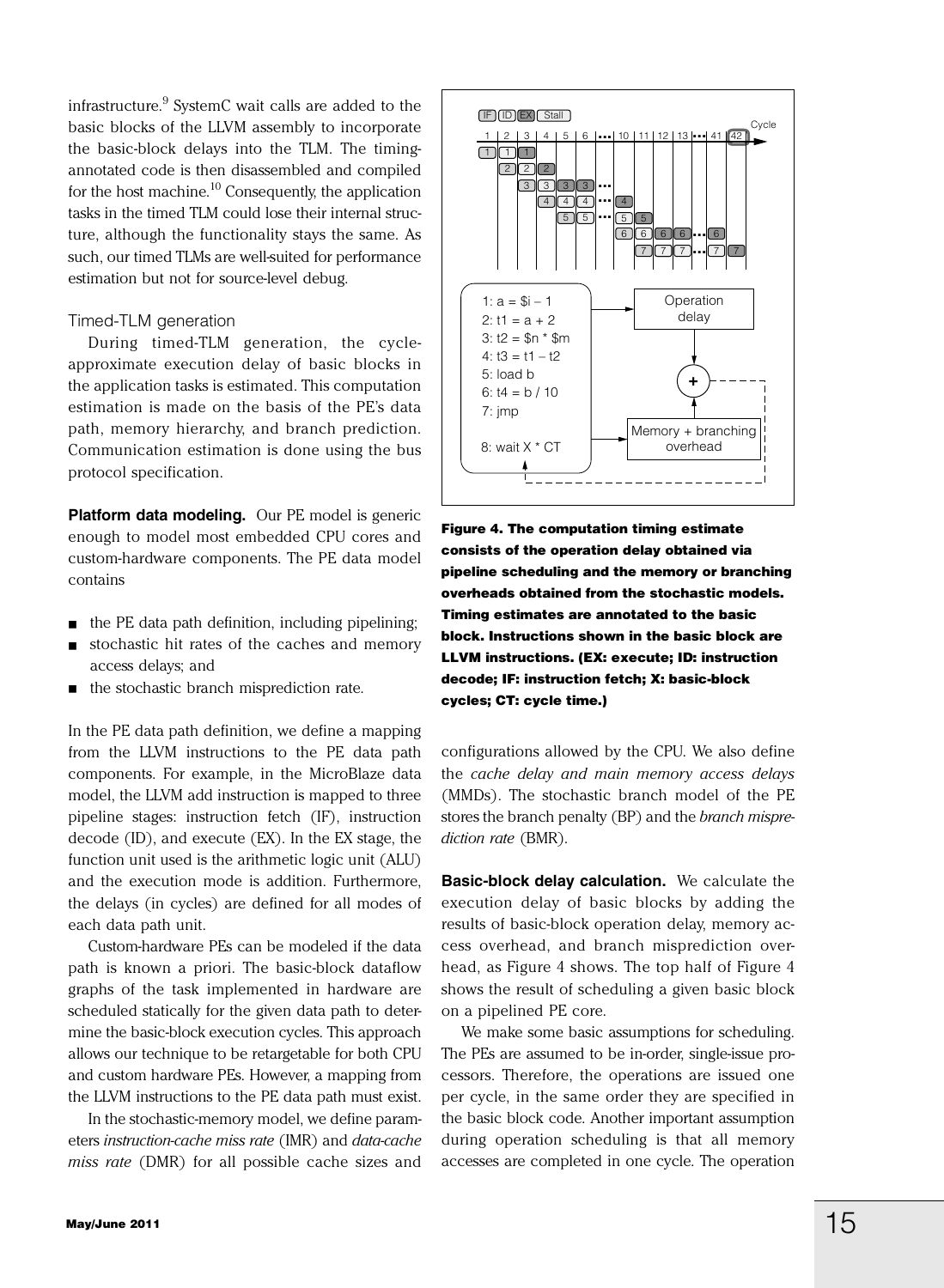|             |              |                               | <b>Estimated</b>  |            |                   |
|-------------|--------------|-------------------------------|-------------------|------------|-------------------|
| Design      | <b>Cores</b> | <b>Generation</b><br>time (s) | <b>Simulation</b> | cycles     | <b>Estimation</b> |
|             |              |                               | time (s)          | (millions) | error $(\%)$      |
| <b>JPEG</b> |              | 4.53                          | 0.034             | 1.029      | $-7.63$           |
|             | 2            | 5.77                          | 0.039             | 0.566      | $-1.98$           |
|             | 3            | 5.90                          | 0.049             | 0.493      | 10.85             |
|             | 4            | 5.95                          | 0.055             | 0.413      | 2.59              |
|             | 5            | 5.99                          | 0.059             | 0.474      | $-2.38$           |
|             | 6            | 6.16                          | 0.066             | 0.557      | $-1.27$           |
| MP3         |              | 31                            | 11                | 4.99       | $-13.89$          |
|             | 2            | 50                            | 22                | 4.74       | $-8.29$           |
|             | 3            | 47                            | 25                | 4.17       | 1.57              |
|             | 5            | 71                            | 36                | 4.05       | 2.29              |

labels (1 through 7) identify the operation's progress in the PE pipeline.

The legend at the top left of Figure 4 indicates each respective pipeline stage: fetch, decode, and execute. If some operations take longer than one cycle, the subsequent operation will be stalled in the pipeline. For example, the multiplier takes 5 cycles, so operation 3, which is a multiplication, causes subsequent operation 4 to be stalled until the execution of operation 3 is completed in cycle 9. Similarly, operation 6, which is division, takes 30 cycles, therefore stalling the execution of operation 7 until cycle 42.

Assuming cache access delay to be one cycle, we can say that each instruction cache miss results in  $(1 + MMD)$  cycles of overhead. This is because the instruction must be fetched from the main memory and then read from the cache. Therefore, according to the stochastic model, each instruction, on average, has an overhead of  $IMR(1 + MMD)$ . Similarly, the data access overhead depends on the number of loads and is  $\#loads[DMR(1 + MMD)]$ . The branch misprediction overhead is calculated as BMR(BP). Finally, the basic-block cycles are computed by adding the operation delay and the overheads. The real delay can be obtained by multiplying the number of cycles to the PE cycle time.

#### Timed-TLM results

Here, we present results obtained for timed-TLM generation and simulation time using the benchmark JPEG and MP3 designs that we used (and described earlier) for functional-TLM generation.

We compared the timed TLMs to corresponding implementations on a Xilinx Virtex-II FPGA board for speed and accuracy. The H.264 design had to be excluded because of onboard memory limitations. The JPEG designs fit completely on the FPGA chip because their memory requirement is sufficiently small. We had to use off-chip memory for the MP3 decoder designs, and we used an instruction cache of 32 Kbytes and a data cache of 16 Kbytes. When multiple tasks were mapped to the same core, we statically scheduled the tasks on the core to avoid the need for an RTOS.

**Speed.** Table 2 shows the results for timed-TLM generation and simulation time. Clearly, the generation time for timed TLM exceeded that for functional TLM because of the additional basic-block analysis step. The timed-TLM simulation was also slower than the functional-TLM simulation by a multiple of three to five due to the additional SystemC wait executions at the basic-block level. However, the timed-TLM simulations were still several orders of magnitude faster than full-system RTL simulation, which took between 15 and 18 hours, and instruction-set simulation, which took more than 3 hours.

Accuracy. In Table 2, we show the estimated execution cycles, in millions, for JPEG encoding of a bitmap image and the MP3 decoding of a 136-Kbyte MP3 file. The estimation error is shown with respect to the reference board designs, where a negative error indicates an overestimation by the TLM.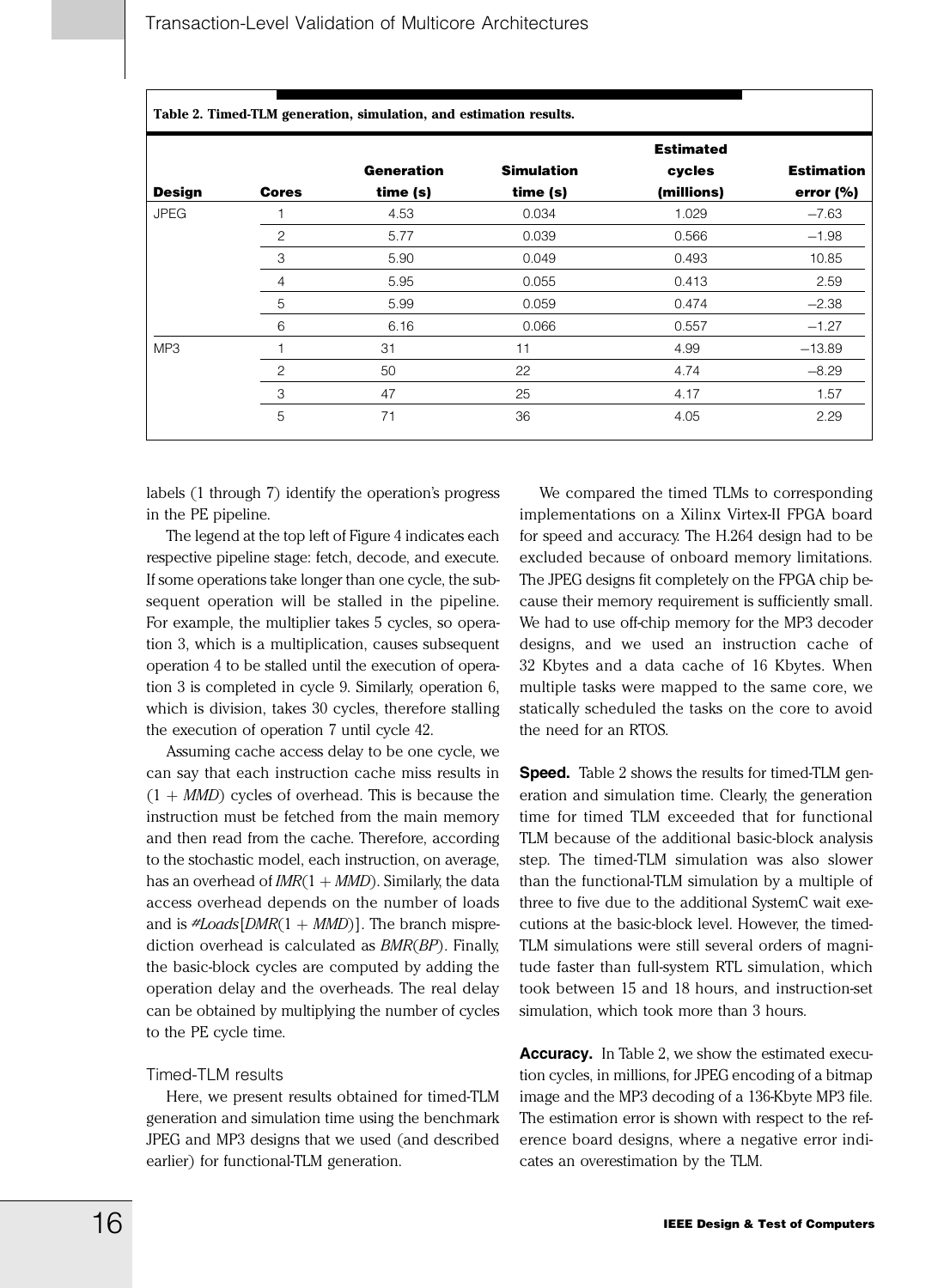For the JPEG designs, the average accuracy of TLM estimation was 4.5%, with the worst-case error being less than 11%. For the MP3 decoder designs, the average error was less than 7%, with the worst-case error being less than 14%. The estimation errors were due to the fact that the LLVM bytecode does not incorporate processor-specific compiler optimizations. This fact, on the other hand, allows our technique to be retargetable. Therefore, the results indicate that our automatically generated timed TLMs are both fast and accurate.

# Timed TLM with timed RTOS

To explore dynamic-scheduling effects, we integrated an abstract RTOS into the timed TLM.

Each mapped application task becomes a virtual process on the abstract RTOS. The RTOS model and the virtual processes are configurable in their scheduling parameters, letting us validate the software configuration (e.g., scheduling-policy selection, and priority distribution). Our RTOS model supports multicore architectures, where each core executes its own RTOS instance with statically mapped application tasks.

## RTOS model semantics

The abstract RTOS executes as an sc\_thread inside a PE. The RTOS provides services to start, stop, and control virtual processes inside its context. It communicates with other PEs through the bus channel. The RTOS model uses pthreads, native to the host operating system. Each virtual timed process is executed in its own pthread. The execution of each pthread is controlled by the RTOS model through condition variables to emulate the selected scheduling policy. At any given point, only one pthread for each PE is released through the condition variable, thereby overwriting the host's scheduling policy with that of the target RTOS.

The abstract RTOS maintains a task control block for each virtual process. Each virtual process is scheduled according to a task state machine, with states such as running, ready, pending, and suspended. Each primitive in the TLM, which could potentially trigger a context switch, is executed under RTOS control. These primitives include task control and interprocess transactions.

RTOS timing-overhead model

An RTOS overhead delay model is needed to provide feedback about the overhead in a multitasking application, capturing the delays due to IPC, context switching, and preemption. Modeling such overheads is essential to guide the developer in partitioning the code (e.g., for deciding data granularity and communication handling).

We have developed a time-stamping approach to analyze RTOS overheads on the RTOS API level without source code analysis.<sup>11</sup> We characterize an RTOS on the actual processor in supported configurations, and the determined overhead characteristics are stored in an RTOS library. The TLM generator reads the library to instantiate an abstract RTOS inside a PE model with specific delay parameters.

In our experiments with timed RTOS, we developed a special test application that captured time stamps and invoked RTOS primitives in a controlled environment in which we knew the scheduling outcome beforehand. We used an external timer to measure time. The time stamp code and its data were exclusively placed in a noncached fast local memory to minimize impact on caching and execution time. We disabled timer interrupts while analyzing timing unrelated RTOS primitives to eliminate the impact of unexpected interrupts.

Although our analysis and modeling approach abstracted away many influences on RTOS overhead (e.g., the number of total, waiting, and manipulated tasks; and scheduler implementation) and therefore was not cycle-accurate, it has already yielded valuable feedback for estimating system performance.

#### Timed-RTOS model results

We applied our timed RTOS modeling approach to three benchmark designs based on the JPEG encoder, the MP3 decoder, and a combined design (MP3  $+$ JPEG) running both applications. The MP3 decoder was modeled with three concurrent tasks, and the JPEG encoder with five concurrent tasks. All tasks were mapped to a MicroBlaze processor running at 100 MHz, and scheduled by the RTOS Xilkernel.

To fit the design on the board, we reduced the MP3 decoder test data to a single frame. Three kinds of TLM were generated:

- TLM with no RTOS instantiated concurrent SystemC threads and relied on the SystemC scheduler to perform dynamic scheduling.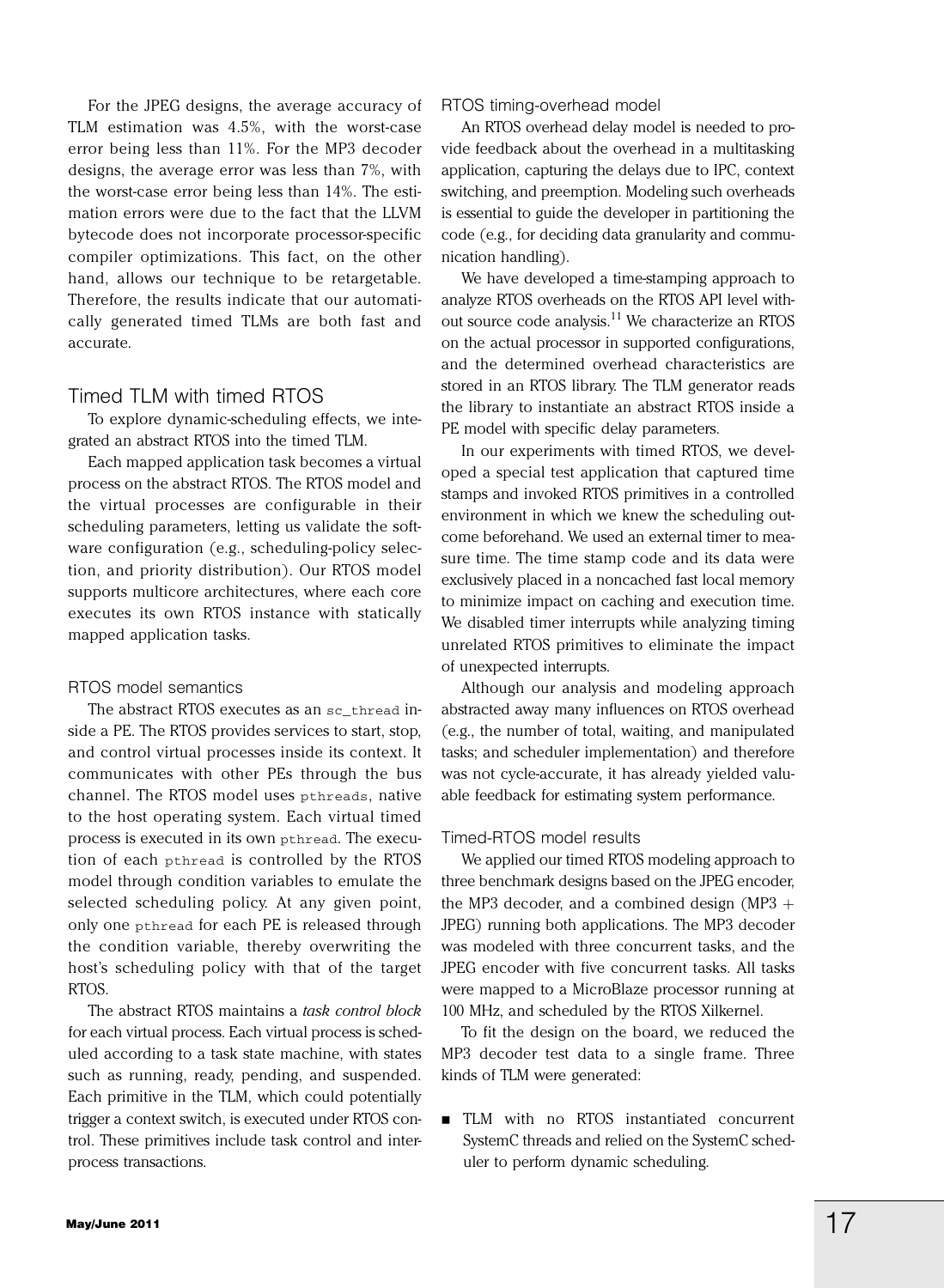|                 |                   | <b>Simulation</b><br>time (s) | <b>Estimated</b><br>time (s) | <b>Estimation</b><br>error $(\%)$ |
|-----------------|-------------------|-------------------------------|------------------------------|-----------------------------------|
| Design          | <b>Model type</b> |                               |                              |                                   |
| <b>JPEG</b>     | No RTOS           | 0.02                          | 0.21                         | $-75.00$                          |
|                 | With RTOS         | 0.25                          | 0.53                         | $-35.56$                          |
|                 | With T-RTOS       | 0.27                          | 0.75                         | 9.98                              |
|                 | <b>XVP</b>        | 168.00                        | 1.25                         | 50.00                             |
| MP <sub>3</sub> | No RTOS           | 0.01                          | 0.20                         | $-41.00$                          |
|                 | With RTOS         | 0.08                          | 0.25                         | $-25.95$                          |
|                 | With T-RTOS       | 0.08                          | 0.36                         | 5.29                              |
|                 | <b>XVP</b>        | 60.00                         | 0.37                         | 7.00                              |
| $MP3 + JPEG$    | No RTOS           | 0.04                          | 0.20                         | $-83.00$                          |
|                 | With RTOS         | 0.32                          | 0.79                         | $-32.25$                          |
|                 | With T-RTOS       | 0.33                          | 1.10                         | $-6.20$                           |
|                 | <b>XVP</b>        | 213.00                        | 1.60                         | 37.00                             |

- TLM with an untimed RTOS used an RTOS model without the overheads incorporated.
- TLM with timed RTOS incorporated all the RTOS overhead delays.

We used the Xilinx Virtual Platform (XVP) as an industrial model to provide comparison points for the speed and accuracy of the TLMs.

**Speed.** Table 3 shows the results of model simulation for the benchmarks just discussed. The TLM generation time is not noted here, because it was only a marginal increase over the timed-TLM generation. Clearly, increasing the model complexity increases simulation time. The timed TLM with no RTOS executed the fastest (a few milliseconds) for all designs because the task switching is handled by the SystemC simulation kernel.

The timed TLM with an integrated, untimed RTOS model (''With RTOS'' in Table 3), which modeled the virtual threads, executed in fractions of a second. No significant increase in simulation time was measured for timed TLM with timed RTOS (''With T-RTOS'' in the table). Note that the timed TLM with timed RTOS executed about three times faster than the actual time required by the equivalent design on the board. Therefore, our host TLM was more efficient for validation of our designs than onboard testing.

Comparisons with the XVP model are even more favorable to the TLMs. The XVP executed the same multithreaded applications on the Xilkernel at speeds of more than two orders of magnitude slower than the TLMs. This was because the application binary and the Xilkernel libraries were interpreted on the Micro-Blaze instruction set simulation (ISS) model inside the XVP. Again, the host-compiled TLMs were shown to be more efficient than cycle-level ISS models.

Accuracy. The timed TLM without the RTOS model showed an average error rate of 66%, and up to 83%, depending on application parallelism. The underestimation of execution time was because the individual threads executing on the PE model accrued time in parallel. From the perspective of the SystemC scheduler, these threads were independent. In reality, however, the threads were dynamically scheduled on the PE. Adding dynamic scheduling by an RTOS model dramatically improved accuracy. However, with the fine-grained IPC, the designs exhibited significant system overhead and thus the TLM with untimed RTOS (''With RTOS'' in Table 3) underestimated the execution time by 32% on average. This result can be compared to other state-of-the-art solutions, none of which model any RTOS overhead.

Adding RTOS overhead modeling reduced the error rate to less than 10%, yielding already sufficiently accurate timing information. The remaining error was due to our abstract analysis and modeling of RTOS overheads, which we chose to automate the TLM generation and support high simulation speed.